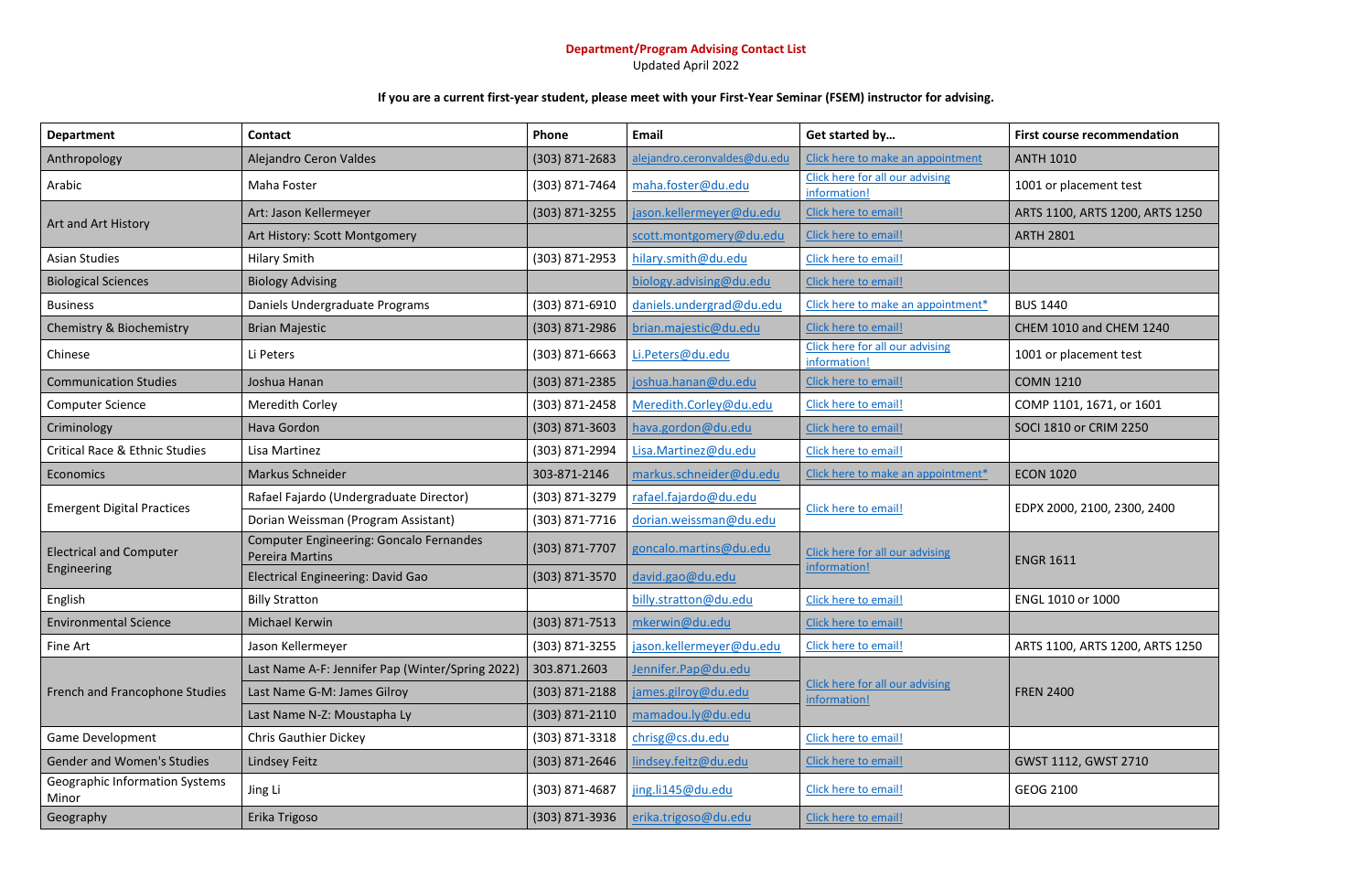| Geology                                  | Michael Kerwin                      | (303) 871-3998       | mkerwin@du.edu           | Click here to email!                                   |                                    |
|------------------------------------------|-------------------------------------|----------------------|--------------------------|--------------------------------------------------------|------------------------------------|
| German                                   | Gabi Kathoefer                      | $(303) 871 - 2178$   | gabi.kathoefer@du.edu    | Click here for all our advising<br>information!        | <b>GERM 2100</b>                   |
| Hebrew                                   | Daria Semchenkova                   | $(303)$ 871-2662     | Daria.Semchenkova@du.edu | Click here for all our advising<br>information!        | 1001 or placement test             |
| History                                  | Jonathan Sciarcon                   | (303) 871 - 2954     | jonathan.sciarcon@du.edu | Click here to email!                                   | Any HIST 1XXX or 2XXX              |
| <b>Hospitality Management</b>            | Lauren Sepulveda                    | (303) 871-4427       | lauren.sepulveda@du.edu  | Click here to make an appointment*                     | HOSP 1100                          |
| Human Health Science & Systems<br>Minor  | Nancy Lorenzon                      | $(303)$ 871-2871     | nancy.lorenzon@du.edu    | Click here to email!                                   |                                    |
| <b>Integrated Science</b>                | <b>Biology Advising</b>             |                      | biology.advising@du.edu  | Click here to email!                                   |                                    |
| <b>International Studies</b>             | Tara Boyle                          | (303) 871-4476       | tara.boyle@du.edu        | Click here for all our advising                        | INTS 1500 or INTS 1700             |
|                                          | Kieran Hubber                       | (303) 871-6451       | baints@du.edu            | information!                                           |                                    |
| Italian                                  | Angelo Castagnino                   | (303) 871-2257       | angelo.castagnino@du.edu | Click here for all our advising<br>information!        | 1001 or placement test             |
| Japanese                                 | Orna Shaughnessy                    | (303) 871-2554       | orna.shaughnessy@du.edu  | Click here for all our advising<br>information!        | 1001 or placement test             |
| <b>Judaic Studies Minor</b>              | <b>Adam Rovner</b>                  | (303) 871-2861       | adam.rovner@du.edu       | Click here to email!                                   |                                    |
| Languages, Literatures and<br>Cultures   | <b>General Inquiries</b>            | $(303)$ 871-2662     | LLandC@du.edu            | Click here to email!                                   |                                    |
| Latin minor                              | Victor Castellani                   | (303) 871-2022       | vcastell@du.edu          | <b>Click here for all our advising</b><br>information! | 1001 or placement test             |
| Leadership Minor (PLP & ROTC)            | Paul Kosempel                       | (303) 871-3528       | paul.kosempel@du.edu     | Click here to email!                                   |                                    |
| Leadership Minor (CWC)                   | Linda Olson                         | (303) 871-2159       | linda.olson@du.edu       | Click here to email!                                   |                                    |
| Legal Studies Minor (Business<br>Majors) | Kevin O'Brien                       | $(303)$ 871-2027     | kobrien@du.edu           | Click here to email!                                   |                                    |
| Mathematics                              | Mei Yin                             | $(303)$ 871-2130     | mei.yin@du.edu           | Click here for all our advising<br>information!        | MATH 1951, MATH 1952, MATH<br>1953 |
| <b>Mechanical Engineering</b>            | Matthew Gordon                      | (303) 871-3580       | matthew.gordon@du.edu    | Click here to email!                                   | ENG 1611 (and others)              |
| Media, Film, and Journalism<br>Studies   | Sheila Schroeder                    | 303-871-4701         | sheila.schroeder@du.edu  | Click here to email!                                   | MFJS 2210 or MFJS 2000             |
| Music                                    | Jack Sheinbaum                      | (303) 871-6988       | jack.sheinbaum@du.edu    | Click here to email!                                   | Any ensemble                       |
| Music for Non-Majors, please see:        |                                     |                      |                          | Click here for more information                        |                                    |
| Philosophy                               | Candace Upton                       | $(303)$ 871-2761     | candace.upton@du.edu     | Click here for all our advising<br>information!        | Any logic course                   |
| <b>Physics and Astronomy</b>             | Davor Balzar                        | $(303)$ 871-2137     | balzar@du.edu            | Click here to email!                                   | <b>PHYS 1200</b>                   |
| <b>Political Science</b>                 | Departmental Email                  | (303) 871-2743       | polisci@du.edu           | Click here for all our advising                        | PLSC 1000, PLSC 1110, PLSC 1610,   |
|                                          | <b>Darlene Squires</b>              | (303) 871-2743       | darlene.squires@du.edu   | information!                                           | <b>PSLC 1810</b>                   |
| Psychology                               | <b>Psychology Academic Advising</b> | $(303)$ 871-2478     | psychadvising@du.edu     | Click here for all our advising<br>information!        | PSYC 1001                          |
| <b>Public Policy</b>                     | Tara Boyle                          | $(303) - 871 - 2324$ | Tara.Boyle@du.edu        | Click here for all our advising                        | <b>PPOL 1910</b>                   |
|                                          | Kieran Hubber                       | (303)-871-2324       | baints@du.edu            | information!                                           |                                    |